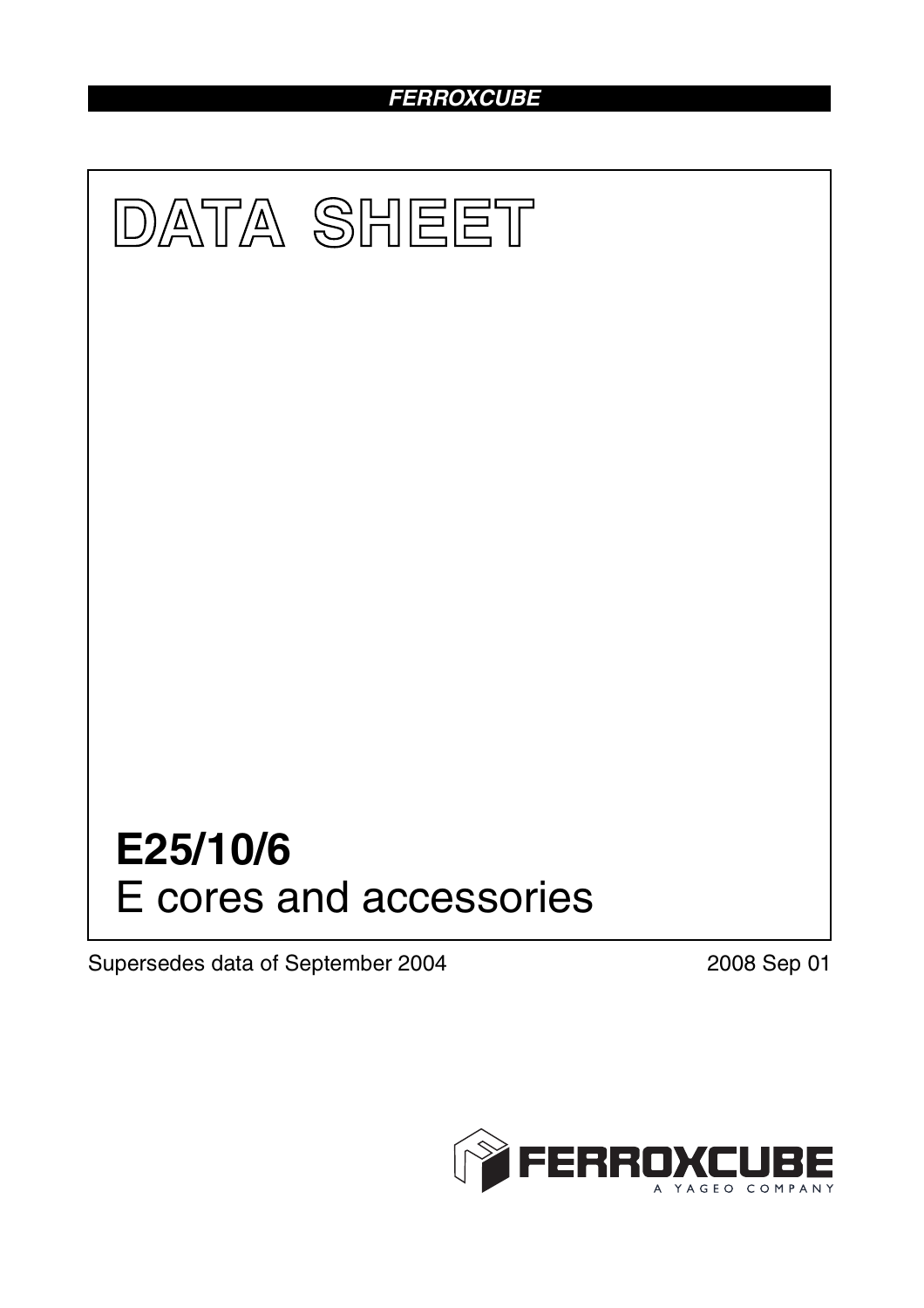#### **CORE SETS**

### **Effective core parameters**

| <b>SYMBOL</b>             | <b>PARAMETER</b>  | <b>VALUE</b>  | <b>UNIT</b>     |
|---------------------------|-------------------|---------------|-----------------|
| $\Sigma(I/A)$             | core factor (C1)  | 1.24          | $mm-1$          |
| $V_{e}$                   | effective volume  | 1930          | mm <sup>3</sup> |
| l <sub>e</sub>            | effective length  | 49.0          | mm              |
| $A_{\rm e}$               | effective area    | 39.5          | mm <sup>2</sup> |
| $\mathbf{A}_{\text{min}}$ | minimum area      | 37.0          | mm <sup>2</sup> |
| m                         | mass of core half | $\approx 4.8$ | g               |



#### **Core halves**

 $A_L$  measured in combination with a non-gapped core half, clamping force for  $A_L$  measurements, 20 ±10 N, unless otherwise stated.

| <b>GRADE</b> | $A_L$<br>(nH) | $\mu_{\mathbf{e}}$ | <b>TOTAL AIR GAP</b><br>$(\mu m)$ | <b>TYPE NUMBER</b> |
|--------------|---------------|--------------------|-----------------------------------|--------------------|
| 3C81         | $63 + 5\%/1)$ | $\approx 62$       | $\approx$ 1240                    | E25/10/6-3C81-E63  |
|              | $100 + 8%$    | $\approx 99$       | $\approx 660$                     | E25/10/6-3C81-A100 |
|              | $160 + 8%$    | $\approx$ 158      | $\approx 360$                     | E25/10/6-3C81-A160 |
|              | $250 + 15%$   | $\approx$ 247      | $\approx 210$                     | E25/10/6-3C81-A250 |
|              | $315 + 15%$   | $\approx$ 311      | $\approx$ 160                     | E25/10/6-3C81-A315 |
|              | 2340 ± 25%    | $\approx$ 2310     | $\approx 0$                       | E25/10/6-3C81      |
| 3C90         | 63 ±5% $(1)$  | $\approx 62$       | $\approx$ 1240                    | E25/10/6-3C90-E63  |
|              | $100 + 8\%$   | $\approx 99$       | $\approx 660$                     | E25/10/6-3C90-A100 |
|              | 160 $\pm$ 8%  | $\approx$ 158      | $\approx 360$                     | E25/10/6-3C90-A160 |
|              | $250 + 15%$   | $\approx$ 247      | $\approx 210$                     | E25/10/6-3C90-A250 |
|              | $315 + 15%$   | $\approx$ 311      | $\approx$ 150                     | E25/10/6-3C90-A315 |
|              | 1600 ± 25%    | $\approx$ 1580     | $\approx 0$                       | E25/10/6-3C90      |
| 3C91<br>des  | 2340 ± 25%    | $\approx$ 2310     | $\approx 0$                       | E25/10/6-3C91      |
| 3C92<br>des  | 1320 ± 25%    | $\approx$ 1300     | $\approx 0$                       | E25/10/6-3C92      |
| 3C94         | 1600 ± 25%    | $\approx$ 1580     | $\approx 0$                       | E25/10/6-3C94      |
| 3C96<br>des  | 1470 ±25%     | $\approx$ 1450     | $\approx 0$                       | E25/10/6-3C96      |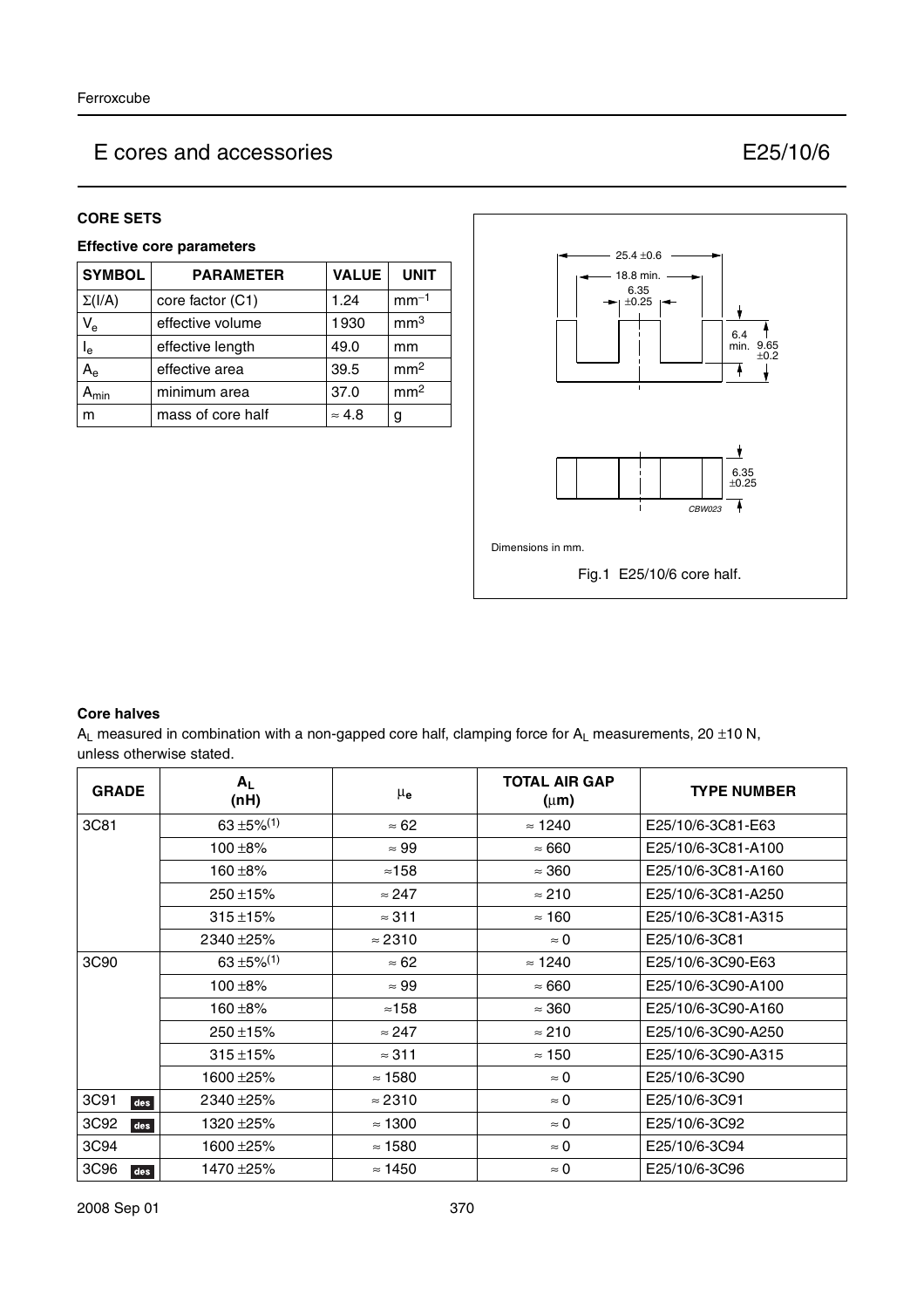| <b>GRADE</b>    | $A_L$<br>(nH)             | μe             | <b>TOTAL AIR GAP</b><br>$(\mu m)$ | <b>TYPE NUMBER</b> |
|-----------------|---------------------------|----------------|-----------------------------------|--------------------|
| 3F <sub>3</sub> | $63 + 5\%$ <sup>(1)</sup> | $\approx 62$   | $\approx$ 1240                    | E25/10/6-3F3-E63   |
|                 | 100 $\pm$ 8%              | $\approx 99$   | $\approx 660$                     | E25/10/6-3F3-A100  |
|                 | 160 $\pm$ 8%              | ≈158           | $\approx 360$                     | E25/10/6-3F3-A160  |
|                 | $250 + 15%$               | $\approx$ 247  | $\approx 210$                     | E25/10/6-3F3-A250  |
|                 | $315 + 15%$               | $\approx$ 311  | $\approx$ 150                     | E25/10/6-3F3-A315  |
|                 | 1470 ±25%                 | $\approx$ 1450 | $\approx 0$                       | E25/10/6-3F3       |
| 3F35<br>des     | 1150 ±25%                 | $\approx$ 1140 | $\approx 0$                       | E25/10/6-3F35      |

#### **Note**

1. Measured in combination with an equal gapped core half, clamping force for  $A_L$  measurements, 20 ±10 N.

## **Core halves of high permeability grades**

Clamping force for  $A_L$  measurements, 20  $\pm$ 10 N.

| <b>GRADE</b> | (nH)      | μe             | <b>AIR GAP</b><br>$(\mu m)$ | <b>TYPE NUMBER</b> |
|--------------|-----------|----------------|-----------------------------|--------------------|
| 3E27         | 3200 ±25% | $\approx$ 3160 | $\approx$                   | E25/10/6-3E27      |

#### **Properties of core sets under power conditions**

|                 | $B(mT)$ at                                      |                                                | CORE LOSS (W) at                                |                                                  |                                                 |
|-----------------|-------------------------------------------------|------------------------------------------------|-------------------------------------------------|--------------------------------------------------|-------------------------------------------------|
| <b>GRADE</b>    | $H = 250$ A/m;<br>$f = 25$ kHz;<br>$T = 100 °C$ | $f = 25$ kHz;<br>$B = 200$ mT;<br>$T = 100 °C$ | $f = 100$ kHz;<br>$B = 100$ mT;<br>$T = 100 °C$ | $f = 100$ kHz;<br>$B = 200 mT$ ;<br>$T = 100 °C$ | $f = 400$ kHz;<br>$B = 50 mT$ ;<br>$T = 100 °C$ |
| 3C81            | $\geq 320$                                      | $\leq 0.4$                                     |                                                 |                                                  |                                                 |
| 3C90            | $\geq$ 330                                      | $\leq 0.2$                                     | $\leq 0.22$                                     |                                                  |                                                 |
| 3C91            | $\geq 320$                                      |                                                | ≤0.13 <sup>(1)</sup>                            | $\leq 0.8^{(1)}$                                 |                                                 |
| 3C92            | $\geq$ 370                                      |                                                | $≤ 0.17$                                        | $\leq 1.0$                                       |                                                 |
| 3C94            | $\geq$ 330                                      |                                                | $≤ 0.17$                                        | $\leq 1.0$                                       |                                                 |
| 3C96            | $\geq$ 340                                      |                                                | $\leq$ 0.13                                     | $\leq 0.8$                                       |                                                 |
| 3F <sub>3</sub> | $\geq 320$                                      |                                                | $\leq 0.22$                                     |                                                  | $\leq 0.38$                                     |
| 3F35            | $\geq$ 300                                      |                                                |                                                 |                                                  |                                                 |

#### **Properties of core sets under power conditions (continued)**

| $B(mT)$ at      |                                                 | CORE LOSS (W) at                              |                                                 |                                            |                                                     |  |
|-----------------|-------------------------------------------------|-----------------------------------------------|-------------------------------------------------|--------------------------------------------|-----------------------------------------------------|--|
| <b>GRADE</b>    | $H = 250$ A/m;<br>$f = 25$ kHz;<br>$T = 100 °C$ | i = 500 kHz;<br>$B = 50 mT$ ;<br>$T = 100 °C$ | $f = 500$ kHz;<br>$B = 100$ mT;<br>$T = 100 °C$ | f = 1 MHz;<br>$B = 30$ mT;<br>$T = 100 °C$ | $f = 3 MHz$ ;<br>$\hat{B} = 10$ mT;<br>$T = 100 °C$ |  |
| 3C96            | $\geq$ 340                                      | $\leq 0.7$                                    |                                                 |                                            |                                                     |  |
| 3F <sub>3</sub> | $\geq$ 320                                      |                                               |                                                 |                                            |                                                     |  |
| 3F35            | $\geq$ 300                                      | $\leq 0.26$                                   | $\leq 2.0$                                      |                                            |                                                     |  |

## **Note**

1. Measured at 60 °C.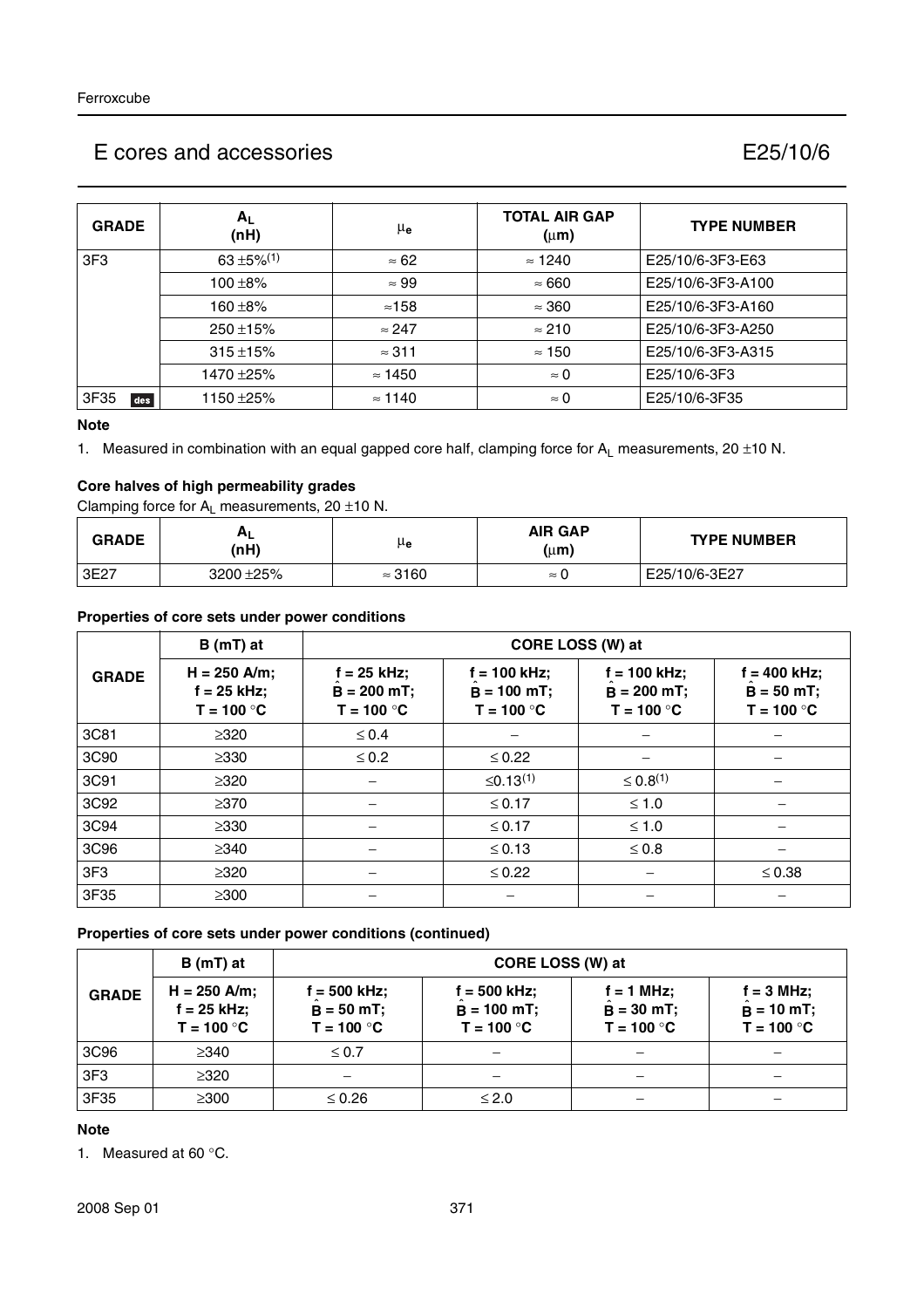## **COIL FORMERS**

### **General data for E25/10/6 coil former without pins**

| <b>PARAMETER</b>              | <b>SPECIFICATION</b>                                                                  |
|-------------------------------|---------------------------------------------------------------------------------------|
| l Coil former material        | polyamide (PA6.6), glass reinforced, flame retardant in accordance with<br>"UL 94V-2" |
| Maximum operating temperature | 105 °C, <i>"IEC 60085"</i> , class A                                                  |



## **Winding data and area product for E25/10/6 coil former without pins**

| <b>NUMBER OF</b><br><b>SECTIONS</b> | <b>MINIMUM</b><br><b>WINDING</b><br><b>AREA</b><br>(mm <sup>2</sup> ) | <b>NOMINAL</b><br><b>WINDING</b><br><b>WIDTH</b><br>(mm) | <b>AVERAGE</b><br><b>LENGTH OF</b><br>TURN<br>(mm) | <b>AREA</b><br><b>PRODUCT</b><br>Ae x Aw<br>(mm <sup>4</sup> ) | <b>TYPE NUMBER</b> |
|-------------------------------------|-----------------------------------------------------------------------|----------------------------------------------------------|----------------------------------------------------|----------------------------------------------------------------|--------------------|
|                                     | 56.2                                                                  | 10.8                                                     | 49.1                                               | 2220                                                           | CP-E25/10/6-1S     |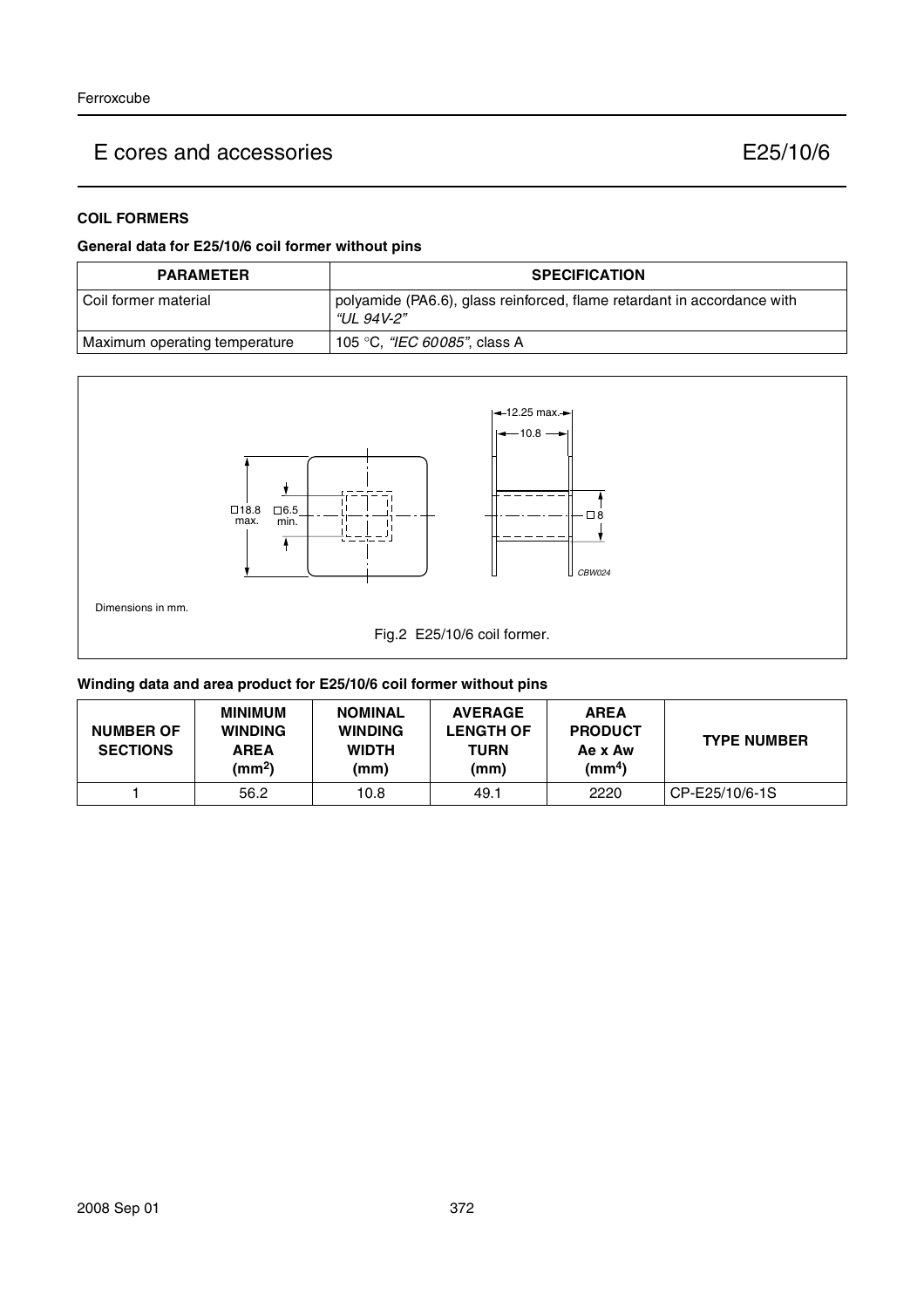#### **General data for 10-pins E25/10/6 coil former**

| <b>PARAMETER</b>              | <b>SPECIFICATION</b>                                                                                         |
|-------------------------------|--------------------------------------------------------------------------------------------------------------|
| l Coil former material        | polyamide (PA), glass reinforced, flame retardant in accordance with<br>"UL 94-HB"; UL file number E41938(M) |
| l Pin material                | copper-zinc alloy (CuZn), tin (Sn) plated                                                                    |
| Maximum operating temperature | 130 °C, "IEC 60085", class B                                                                                 |
| Resistance to soldering heat  | "IEC 60068-2-20", Part 2, Test Tb, method 1B: 350 °C, 3.5 s                                                  |
| Solderability                 | "IEC 60068-2-20", Part 2, Test Ta, method 1: 235 °C, 2 s                                                     |



#### **Winding data and area product for 10-pins E25/10/6 coil former**

| <b>NUMBER OF</b><br><b>SECTIONS</b> | <b>MINIMUM</b><br><b>WINDING</b><br><b>AREA</b><br>(mm <sup>2</sup> ) | <b>NOMINAL</b><br><b>WINDING</b><br><b>WIDTH</b><br>(mm) | <b>AVERAGE</b><br><b>LENGTH OF</b><br><b>TURN</b><br>(mm) | <b>AREA</b><br><b>PRODUCT</b><br>Ae x Aw<br>$\text{(mm}^4)$ | <b>TYPE NUMBER</b>      |
|-------------------------------------|-----------------------------------------------------------------------|----------------------------------------------------------|-----------------------------------------------------------|-------------------------------------------------------------|-------------------------|
|                                     | 47.4                                                                  | 10.1                                                     | 53.1                                                      | 1870                                                        | l CPH-E25/10/6-1S-10P-Z |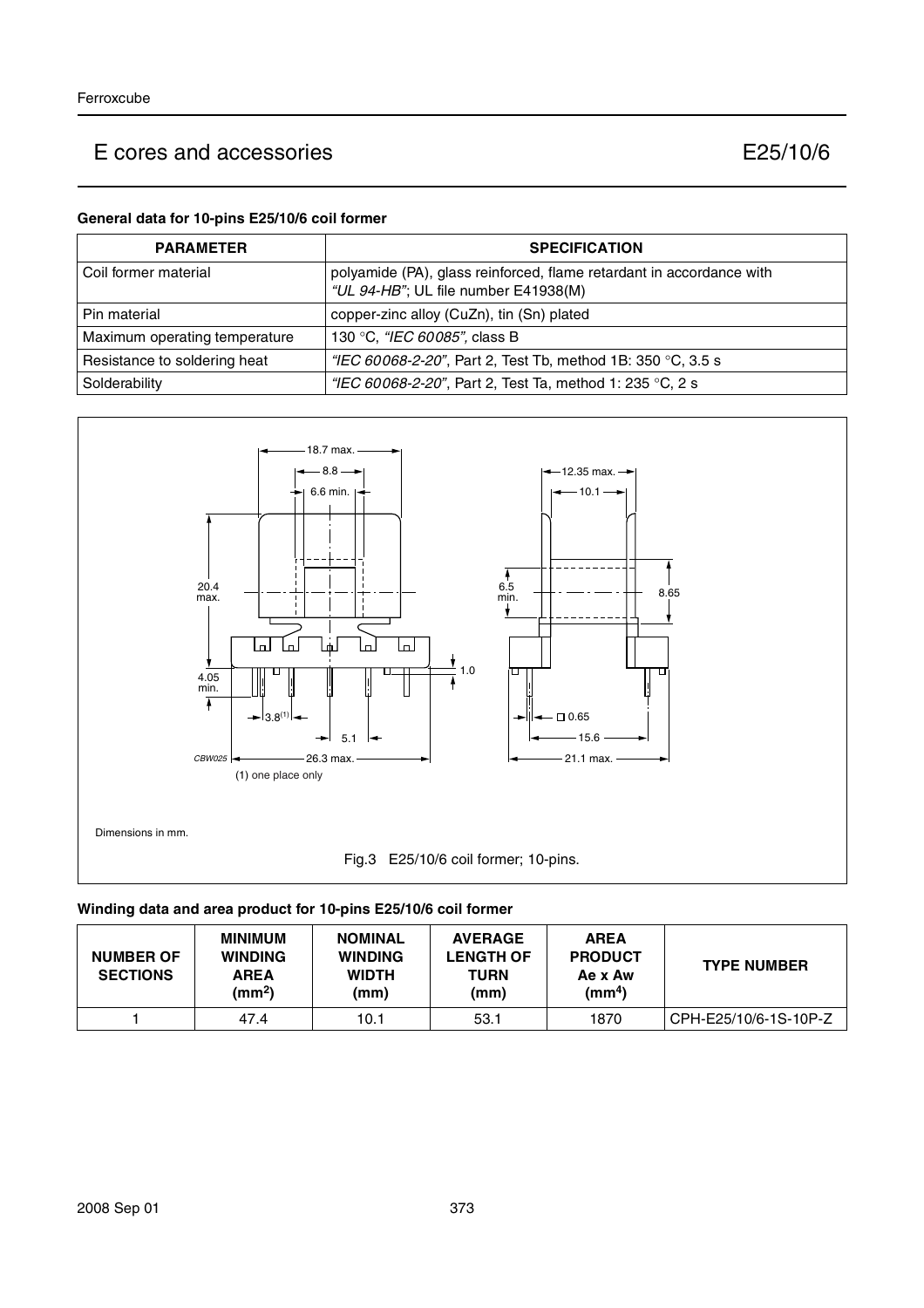### **MOUNTING PARTS**

## **General data for mounting parts**

| <b>ITEM</b>                                   | <b>REMARKS</b>                               | <b>FIGURE</b> | <b>TYPE NUMBER</b> |
|-----------------------------------------------|----------------------------------------------|---------------|--------------------|
| Clamp                                         | stainless steel (CrNi); clamping force ≈30 N | 3             | CLM-E25/10/6       |
| $\blacktriangleright$ 5 $\blacktriangleright$ | 6.35<br>$26.5 -$<br>19.8<br>0.4<br>CBW026    |               |                    |
| Dimensions in mm.                             |                                              |               |                    |
|                                               | Fig.3 E25/10/6 clamp.                        |               |                    |